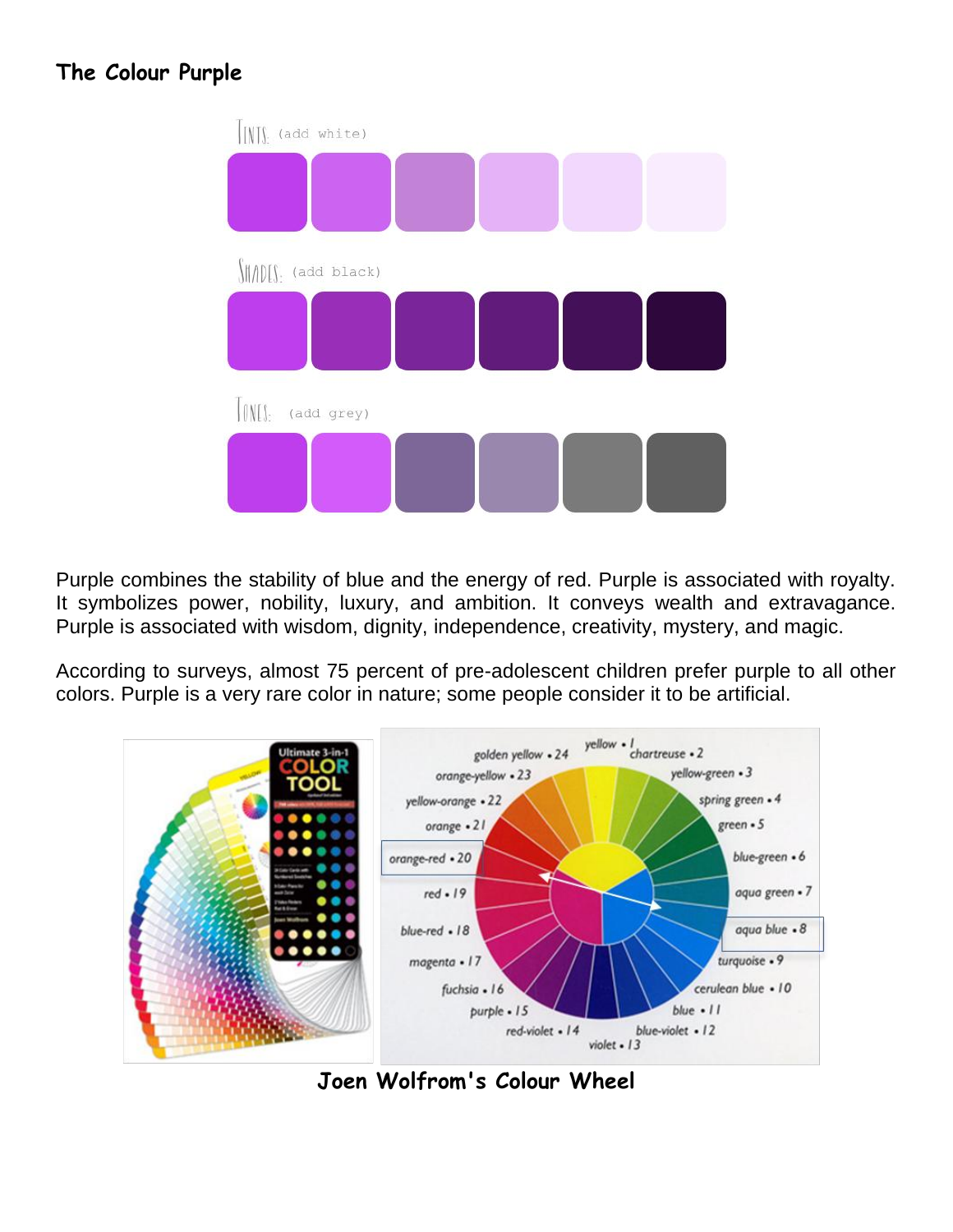# **Colour Collections**

Monochromatic: One Colour - collection of its tints, shades, tones with a neutral. Choose all purples from lightest to darkest

Complementary: Combine Two Colours from opposite sides of the Colour Wheel. Choose tints, shades, & tones from Purple and Yellow-Green

Analogous: Combine 3 - 7 Colours adjacent to one Colour on the Colour Wheel. Choose from Blue-Red, Magenta, Fuchsia, Purple, Red-Violet, Violet, and Blue-Violet.

Split Complementary: One Colour combined with the 2 colours on either side of the Complementary Colour. Choose Fuchsia & Red-Violet with Yellow-Green. Triadic: Combine equally spaced Colours on the Colour Wheel. Choose Purple with Orange-Yellow and Aqua-Green.

# **Purple Fabric collections**





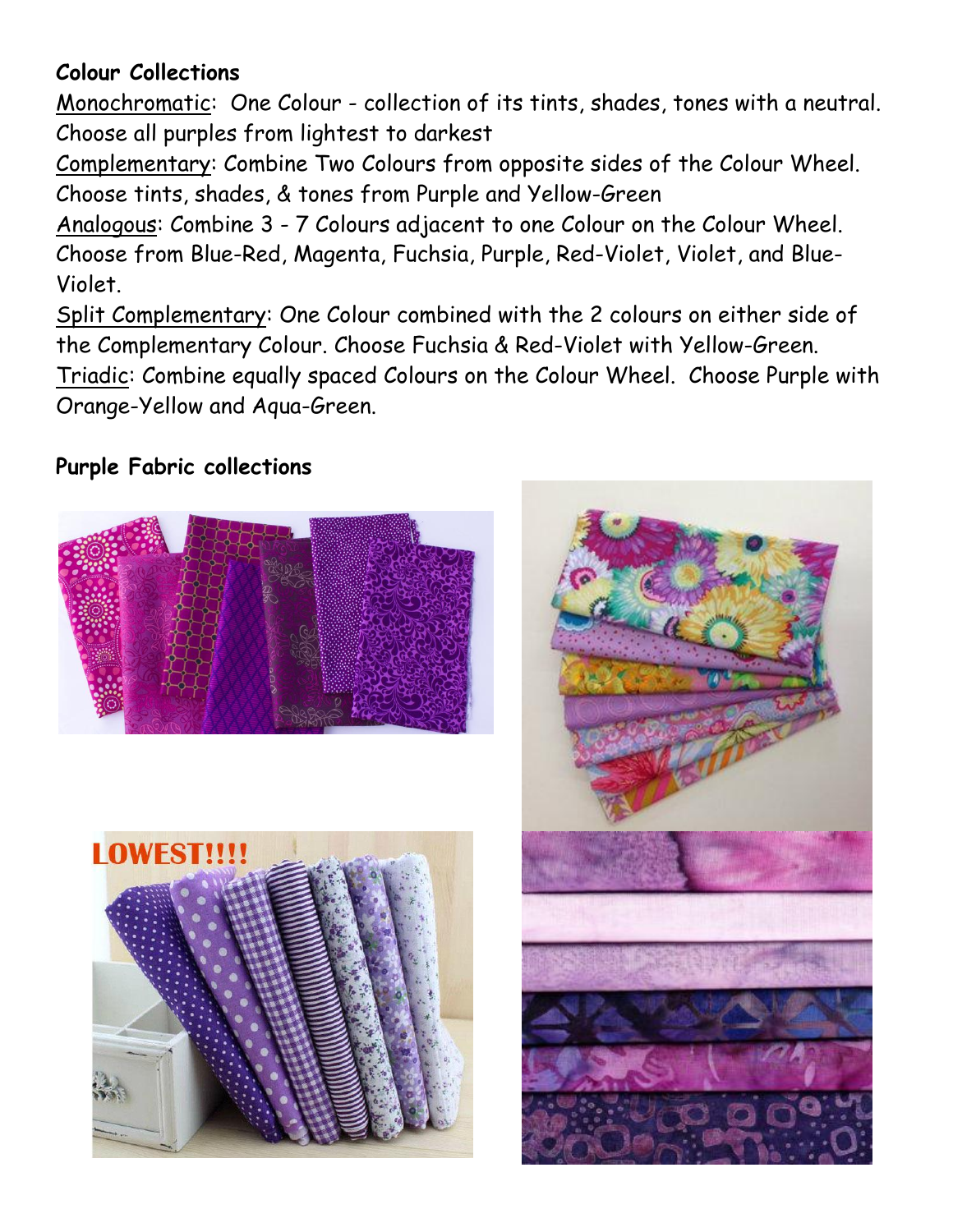



5 Analogous Colours with Purple in the Middle

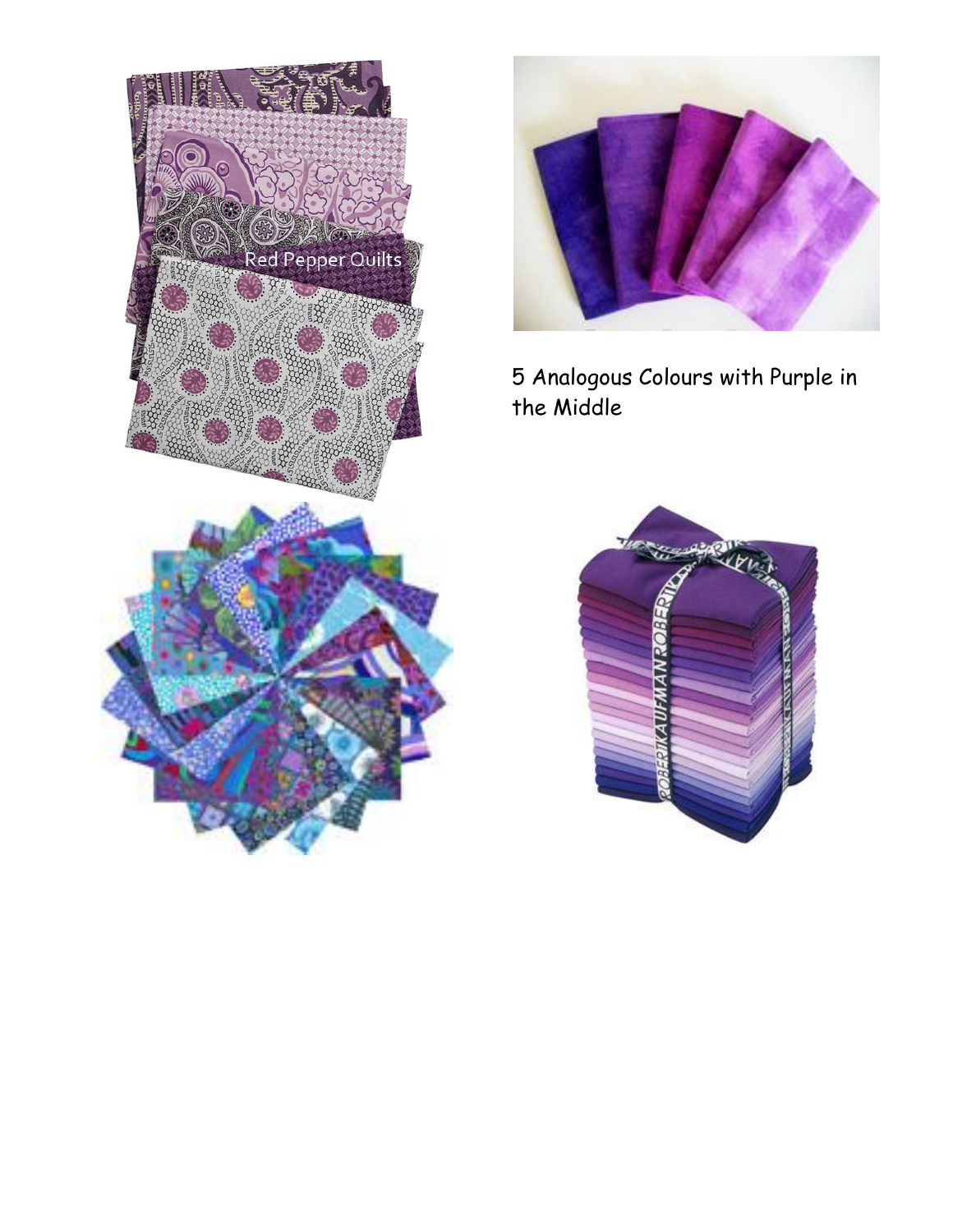**Complementary Colour for Purple - Yellow-Green Fabrics**



**Triadic Colours for Purple - Orange-Yellow and Aqua-Green**







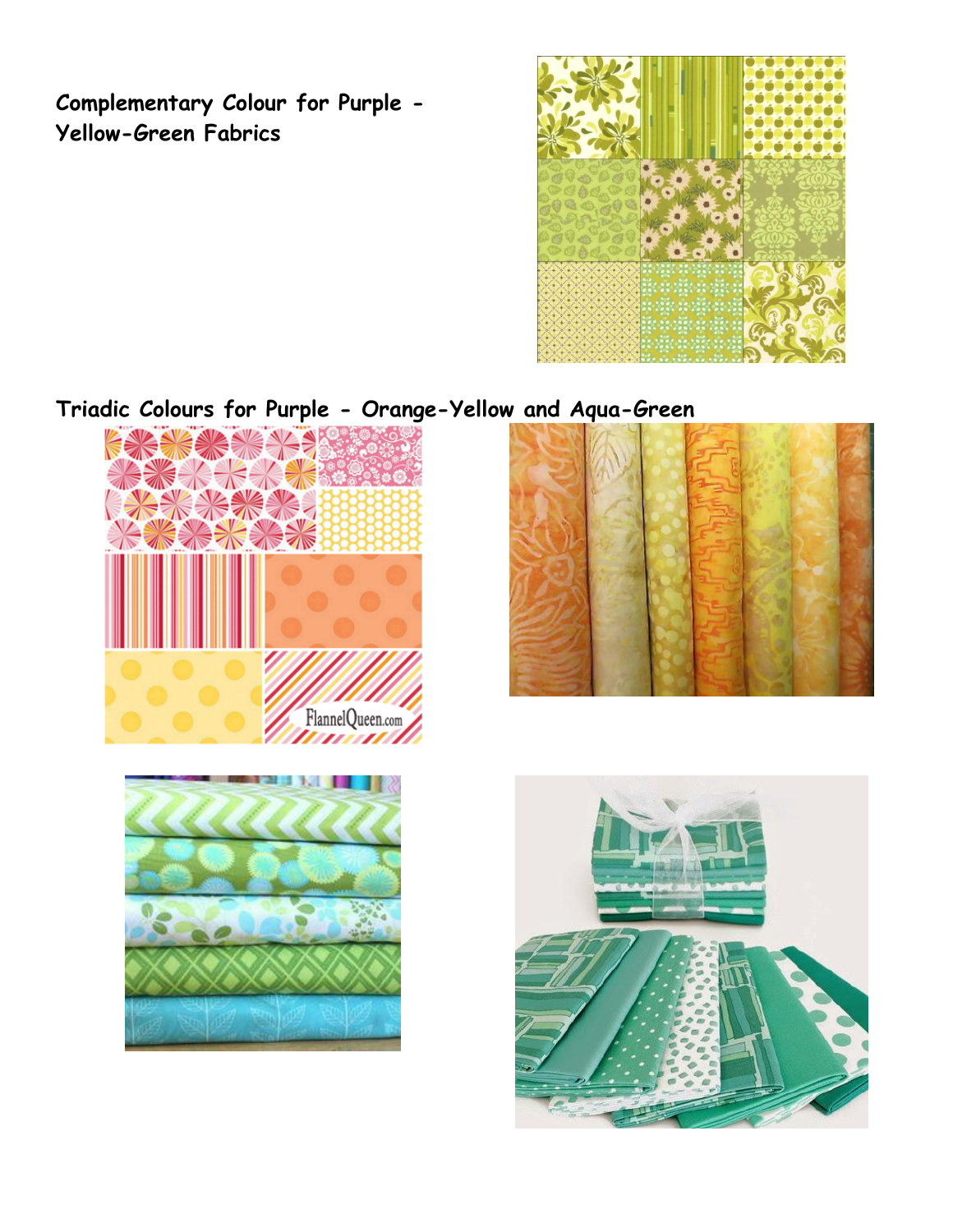# **Modern Play with Bias Tape Notes**

This exercise is based on an article in Simply Moderne magazine, Issue #4. Check out this magazine for pictures of quilts using bias tape for applique with a modern twist.

- 1. Choosing your collection of Purples.
	- Making an improvisational piece of fabric which you will cut up later. Aim for a piece at least 10" square or more.

Characteristics of Bias Tape.

- Fabric strips cut on 45° angle and joined in a continuous strip for desired length.
- Lots of stretch because of bias.
- For Single Fold Strips the long sides are folded towards the middle and pressed.
- Single Fold Strips are widely used in traditional applique such as vines, flower stems, and Celtic designs.
- Double Fold Strips are usually used when Bias Binding is needed.

Making your own Bias Tape.

\*See [http://www.mccallsquilting.com/mccallsquilting/articles/continuous\\_bias](http://www.mccallsquilting.com/mccallsquilting/articles/continuous_bias) for an easy method. This video ends with instructions for double fold bias for binding.

\* For very clear printed instructions see [http://so-sew-easy.com/making](http://so-sew-easy.com/making-continuous-bias-binding-tape/)[continuous-bias-binding-tape/](http://so-sew-easy.com/making-continuous-bias-binding-tape/) that also includes the pressing instruction for single fold suitable for applique.

There is another method in which you sew the strip together lengthwise and then press with Bias Bars. This is the most common way of preparing it for handapplique. Traditional applique books are most likely to use this method.

3. Prepare your background - Complementary? Split-Complementary? Analogous?

4. Choose the Bias Tape you want to use.

5. Draw your design and test to see that you can curve the Bias Tape around your design. If your curve is too tight this will be difficult. Don't sew it down at this point. The demo circle is 10" which is reasonable.

Design Suggestions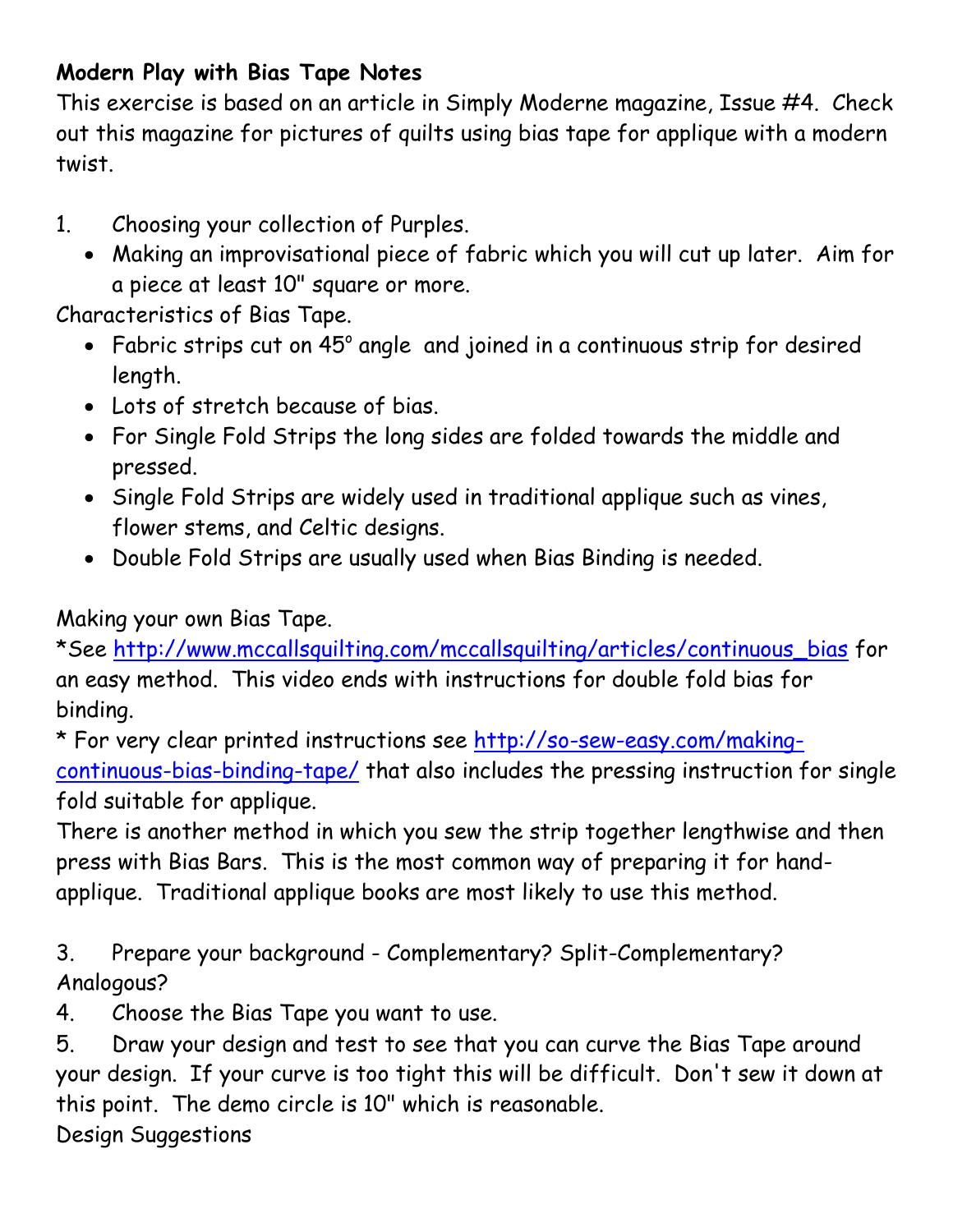Keep the curve gentle because the Bias Tape will curve easier.

If you want to avoid joins, run the curve of your Bias Tape off the edge of your background.

If your design has overlapping parts, think about what will be underlay and what will be overlay. You can cut your made fabric into sections in different directions.

- 6. Duplicate your design sections on your Improv Fabric.
	- Cut out the improv fabric and attach to background with a LITTLE glue, using the drawn design as a guide. You can also pin this in place.
- 7. Add the Bias Tape to enclose your design fabric.
	- Sew the Bias Tape over your design fabric matching the inside curve with the edge of your design fabric.. Make sure your Bias Tape is longer than the length required on your curve by at least 3" if continuous or 2" if it runs off the edge.
	- There are 2 different ways to do this:
		- 1) Open out 1 side of the folded tape and line up the raw edge with the raw edge of the design section and machine stitch on the fold of the tape through a single layer of fabric. This is maybe the easiest way.
		- 2) Leave the tape folded and top-stitch in place. This is more traditional. This could also be hand-stitched in place but not enough time for this now.
	- If you are creating a continuous shape, such as a circle, you will need to start about 3" from the beginning and stop 3" from the end. Then mark the join position with a erasable pen on both ends with a "T" mark at the centre of the strip. Open out the folded tape and put a pin through both centres, right sides together. Rotate the 2 sides  $90^{\circ}$  to a right angle and sew a diagonal seam from upper right to lower left intersection. Sew on the diagonal line. Trim seam.
	- Finger press seam open and refold the Bias Tape. Then finish sewing the inside curve.
	- Remove any pins that still remain and press tape carefully so the outside curve lies flat. This should be easy. Don't stretch it too much.
- 8. Top Stitch the outer curve of the Bias Tape first and then the inner curve.

This exercise can be adapted to many different uses of appliquing with bias tape. Like the examples in the magazine, some Bias Tape applique will enclose other fabric and some will be the whole design on the background fabric.